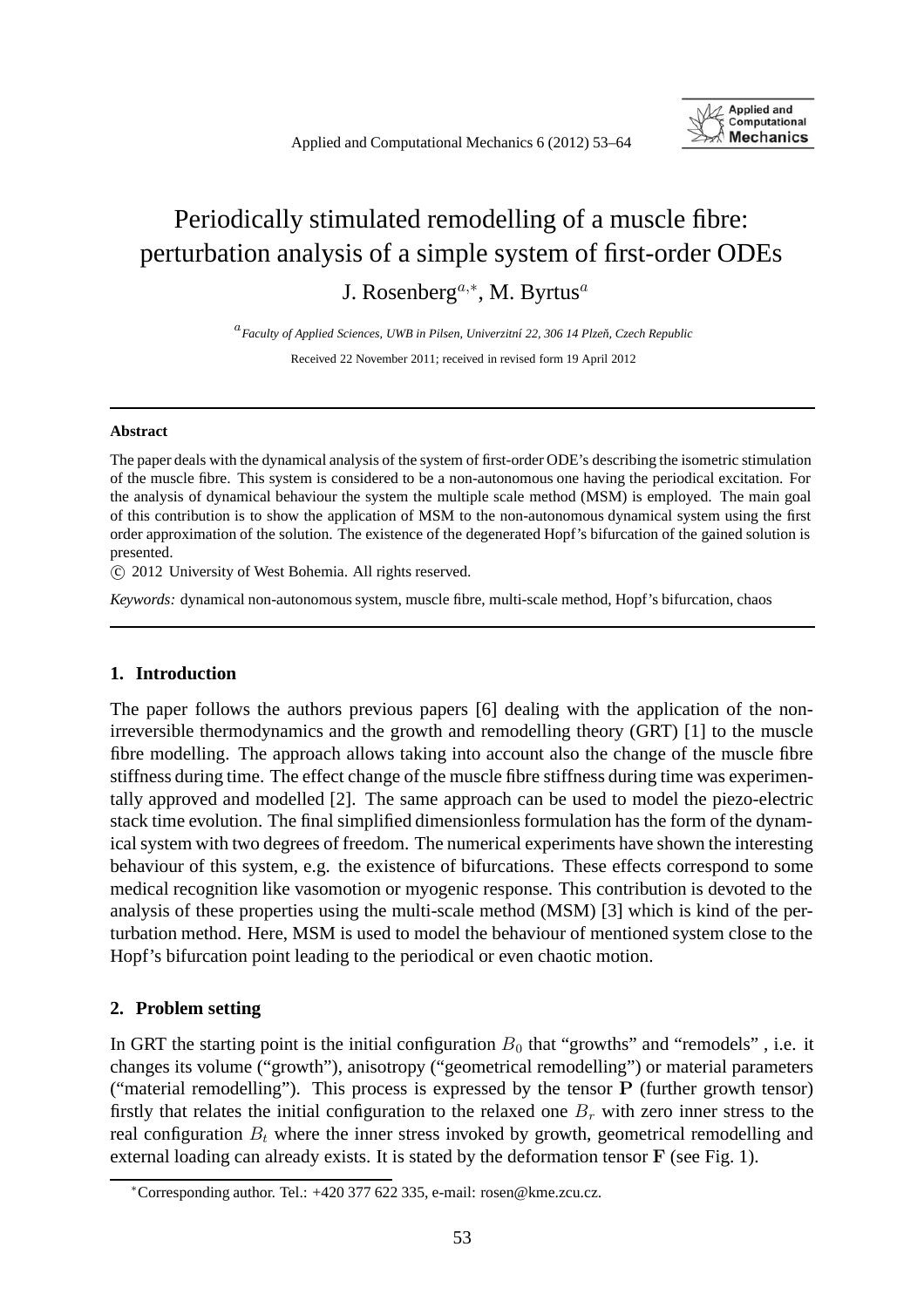

Fig. 1. Initial, relaxed and current configurations

The deformation gradient between the configurations  $B_0$  a  $B_t$  is

$$
\nabla p = \mathbf{F} \, \mathbf{P}.\tag{1}
$$

Let the 1D continuum have the initial length  $l_0$ . Its actual length after growth, remodelling and loading will be *l*. The relaxed length (it means after growth and remodelling) is  $l_r$ . For the corresponding deformation gradients we can write

$$
P = \frac{l_r}{l_0}, \qquad F = \frac{l}{l_r}, \qquad \nabla p = \frac{l}{l_0}.
$$
 (2)

In the isometric case, the actual length is constant, i.e. it holds  $l = \text{const.}$ 

In [6], the set of the ODE's describing in dimensionless form the behavior of the muscle fiber during the isometric excitation was derived according the work of DiCarlo and Quiligotti [1]

$$
\dot{x} = -x \left\{ C + \frac{y}{\lambda} e^{\frac{\lambda}{2}(x-1)^2} \left[ \lambda x(x-1) - 1 \right] + \frac{y}{\lambda} \right\},\tag{3}
$$

$$
\dot{y} = \operatorname{sgn} m \left[ -\frac{1}{\lambda} \left( e^{\frac{\lambda}{2}(x-1)^2} - 1 \right) \right]. \tag{4}
$$

The meaning of used variables is following

$$
x = \frac{1}{l'_r}
$$
,  $y = k'$ ,  $k' = k\sqrt{\frac{|m|}{g}}$ ,  $l'_r = \frac{l_r}{l} = \frac{1}{F}$ ,  $t' = \frac{t}{\sqrt{g|m|}}$ , (5)

where  $l, l_r$  are the lengths of the continuum in actual and relaxed configurations and  $k'$  is the dimensionless stiffness parameter. The parameters  $C, D, \lambda, m, g$  are the parameters.

Eqs. (3) and (4) are based on the Fung's form of the free energy

$$
\psi = \frac{k}{\lambda} \left( e^{\frac{\lambda}{2}(F-1)^2} - 1 \right),\tag{6}
$$

where  $k$  is the stiffness of the muscle fiber.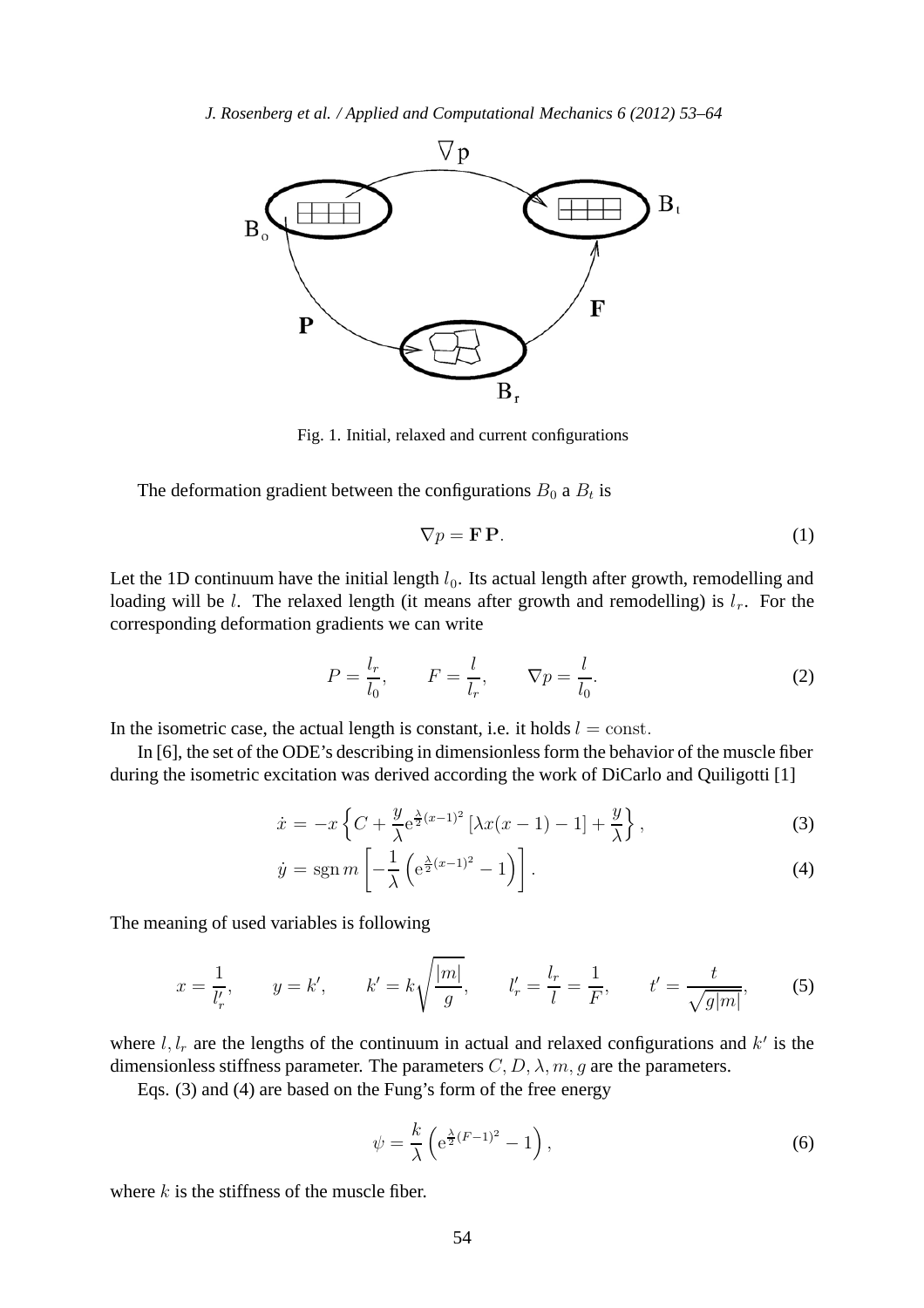Setting  $\lambda \to 0$  we obtain more simple form

$$
\psi = \frac{1}{2}k(F-1)^2,
$$
\n(7)

where  $C$  is the control parameter depending on the calcium concentration inside the muscle cell. Without using the complex model of the calcium concentration evolution we will suppose, that  $C$  is either constant or a periodical function of time and can be approximated in this form

$$
C \to C + D\sin\omega t. \tag{8}
$$

Using (7) and (8) we obtain the more simple non-autonomous system

$$
\dot{x} = -x \left[ C + D \sin \omega t + \frac{y}{2} (x^2 - 1) \right],\tag{9}
$$

$$
\dot{y} = \text{sgn } m \left[ r - \frac{1}{2} (x - 1)^2 \right]. \tag{10}
$$

According to some numerical experiments we can see that both models have qualitatively the same properties. Therefore, we will further focus our attention on the simpler one (9) and (10).

#### **3. Dynamical analysis for**  $D = 0$

This analysis was published in [5]. The existence of the degenerated Hopf's bifurcation was proved for  $C = 0$  and sgn  $m = -1$ . The situation is shown on Fig. 2 in the right corner. Depending on the sign of C there exists one stable and one unstable equilibrium point and a stable limit cycle around these points for  $C = 0$ .

# **4. Dynamical analysis using multiple scale method**

We start with the dynamical system defined by the Eqs. (9) and (10). The steady solution of this dynamical system is

$$
x_0 = 1 \pm \Theta,
$$
  $\Theta = \sqrt{2r},$   
\n $y_0 = 0,$   
\n $C_0 = D_0 = 0.$  (11)

Now we follow the procedure suggested by [4], but generalized for non-autonomous systems. Let us consider the solution

$$
x = x_0 + \varepsilon \xi,
$$
  
\n
$$
y = y_0 + \varepsilon \eta,
$$
  
\n
$$
C + D \cos \omega t = C_0 + D_0 \cos \omega t + \varepsilon^2 C_2 + \varepsilon^3 D_3 \cos \omega t.
$$
 (12)

With this very specific approximation we restrict our analysis on the case of small  $C$  and even smaller D. We must not forget it when we will do some numerical experiments in order to validate this analysis.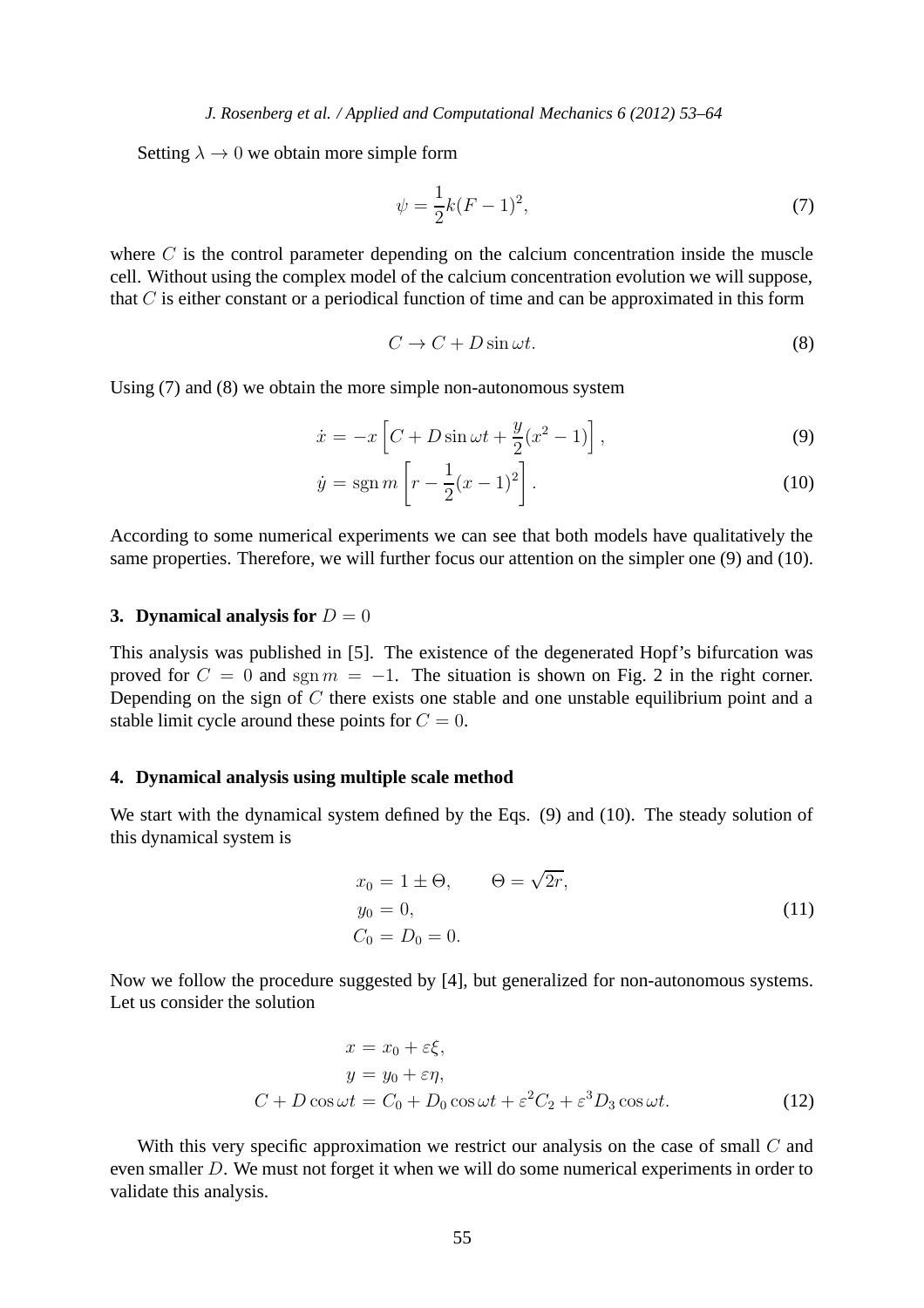*J. Rosenberg et al. / Applied and Computational Mechanics 6 (2012) 53–64*



Fig. 2. Stability domains in the parameter space

We put (12) into (11) and while for  $x_0$  and  $y_0$  the RHSs are zero and neglecting the terms of order 4 and higher, we obtain the following non-autonomous dynamical system

$$
\dot{\xi} = -\frac{1}{2}x_0 (x_0^2 - 1) \eta - \varepsilon \frac{1}{2} (3x_0^2 - 1) \xi \eta - \varepsilon^2 \xi C_2 - \varepsilon x_0 C_2 - \varepsilon^2 \frac{3}{2} x_0 \xi^2 \eta - \frac{1}{2} \varepsilon^3 \eta \xi^3 - \varepsilon^3 \xi D_3 \cos \omega t - \varepsilon^2 x_0 D_3 \cos \omega t,
$$
\n
$$
\dot{\eta} = (x_0 - 1)\xi + \frac{1}{2} \varepsilon \xi^2.
$$
\n(13)

This system will be solved using multiple-scale method. Let us assume

$$
\xi = \xi_1 + \varepsilon \xi_2 + \varepsilon^2 \xi_3, \n\eta = \eta_1 + \varepsilon \eta_2 + \varepsilon^2 \eta_3,
$$
\n(14)

where  $\xi_i(T_0, T_2)$ ,  $\eta_i(T_0, T_2)$ ;  $i = 1, 2, 3$  and  $T_0 = t$ ,  $T_2 = \varepsilon^2 t$ . Limitation of our analysis will be the restriction only on the first approximation of the solution ( $x = x_0 + \varepsilon \xi_1$ ,  $y = y_0 + \varepsilon \eta_1$ ).

Inserting this approximation into (13) we obtain (again by neglecting terms with the order higher than 3)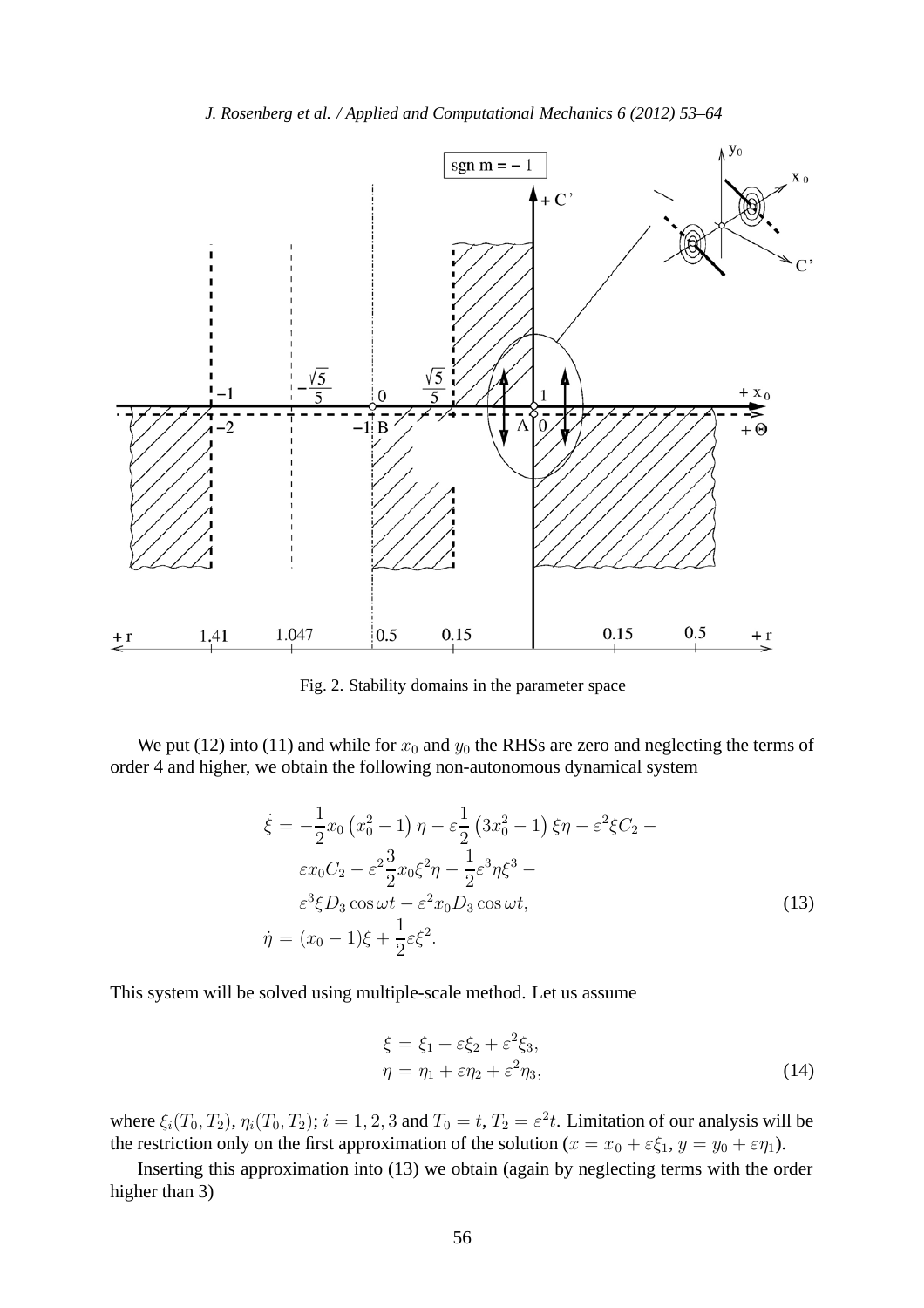$$
\frac{\partial \xi_1}{\partial T_0} + \varepsilon^2 \frac{\partial \xi_1}{\partial T_2} + \varepsilon^3 \frac{\partial \xi_2}{\partial T_2} + \varepsilon^3 \frac{\partial \xi_2}{\partial T_2} + \varepsilon^2 \frac{\partial \xi_3}{\partial T_0} + \varepsilon^4 \frac{\partial \xi_3}{\partial T_2} =
$$
\n
$$
= -\frac{x_0}{2} (x_0^2 - 1) ( \eta_1 + \varepsilon \eta_2 + \varepsilon^2 \eta_3 ) -
$$
\n
$$
\frac{1}{2} (3x_0^2 - 1) (\varepsilon \xi_1 \eta_1 + \varepsilon^2 \eta_1 \xi_2 + \varepsilon^3 \eta_1 \xi_3 + \varepsilon^2 \eta_2 \xi_1 + \varepsilon^3 \eta_2 \xi_2 + \varepsilon^3 \eta_3 \xi_1 ) -
$$
\n
$$
\varepsilon x_0 C_2 - \frac{3}{2} x_0 (\varepsilon^2 \eta_1 \xi_1^2 + 2\varepsilon^3 \eta_1 \xi_1 \xi_2 + \varepsilon^3 \eta_2 \xi_1^2 ) - C_2 (\varepsilon^2 \xi_1 + \varepsilon^3 \xi_2 ) -
$$
\n
$$
\varepsilon^2 x_0 D_3 \cos \omega T_0 - \varepsilon^3 \xi_1 D_3 \cos \omega t,
$$
\n
$$
\frac{\partial \eta_1}{\partial T_0} + \varepsilon^2 \frac{\partial \eta_1}{\partial T_2} + \varepsilon \frac{\partial \eta_2}{\partial T_0} + \varepsilon^3 \frac{\partial \eta_2}{\partial T_2} + \varepsilon^2 \frac{\partial \eta_3}{\partial T_0} + \varepsilon^4 \frac{\partial \eta_3}{\partial T_2} =
$$
\n
$$
= (x_0 - 1) (\xi_1 + \varepsilon \xi_2 + \varepsilon^2 \xi_3) + \frac{1}{2} (\varepsilon \xi_1^2 + \varepsilon^3 \xi_2^2 + 2\varepsilon^2 \xi_1 \xi_2 + 2\varepsilon^3 \xi_1 \xi_3 ).
$$
\n(16)

If we compare the terms with the same order of  $\varepsilon$ , we obtain the following systems of equations

$$
\frac{\partial \xi_1}{\partial T_0} = -\frac{1}{2} x_0 (x_0^2 - 1) \eta_1,
$$
\n
$$
\frac{\partial \eta_1}{\partial T_0} = (x_0 - 1)\xi_1,
$$
\n
$$
\frac{\partial \xi_2}{\partial T_0} = -\frac{1}{2} x_0 (x_0^2 - 1) \eta_2 - \frac{1}{2} (3x_0^2 - 1) \xi_1 \eta_1 - x_0 C_2,
$$
\n
$$
\varepsilon^1:
$$
\n
$$
\frac{\partial \eta_2}{\partial T_0} = (x_0 - 1)\xi_2 + \frac{1}{2}\xi_1^2,
$$
\n
$$
\frac{\partial \xi_1}{\partial T_2} + \frac{\partial \xi_3}{\partial T_0} = -\frac{1}{2} x_0 (x_0^2 - 1) \eta_3 - \frac{1}{2} (3x_0^2 - 1) (\eta_1 \xi_2 + \eta_2 \xi_1) - \frac{3}{2} x_0 \eta_1 \xi_1^2 - C_2 \xi_1 - x_0 D_3 \cos \omega T_0,
$$
\n
$$
\varepsilon^2:
$$
\n
$$
\frac{\partial \eta_1}{\partial T_2} + \frac{\partial \eta_3}{\partial T_0} = (x_0 - 1)\xi_3 + \xi_1 \xi_2.
$$
\n(19)

System (17) can be rewritten into form

$$
\frac{\partial^2 \xi_1}{\partial T_0^2} + \Omega^2 \xi_1 = 0,
$$
  

$$
\eta_1 = -\frac{2}{x_0 (x_0^2 - 1)} \frac{\partial \xi_1}{\partial T_0},
$$
 (20)

where

$$
\Omega^2 = \frac{1}{2}x_0 \left(x_0^2 - 1\right)(x_0 - 1). \tag{21}
$$

Solution of Eq. (20) can be written as

$$
\xi_1 = A(T_2)e^{i\Omega T_0} + \bar{A}(T_2)e^{-i\Omega T_0},
$$
  
\n
$$
\eta_1 = -\Phi i \left( A e^{i\Omega T_0} - \bar{A} e^{-i\Omega T_0} \right),
$$
\n(22)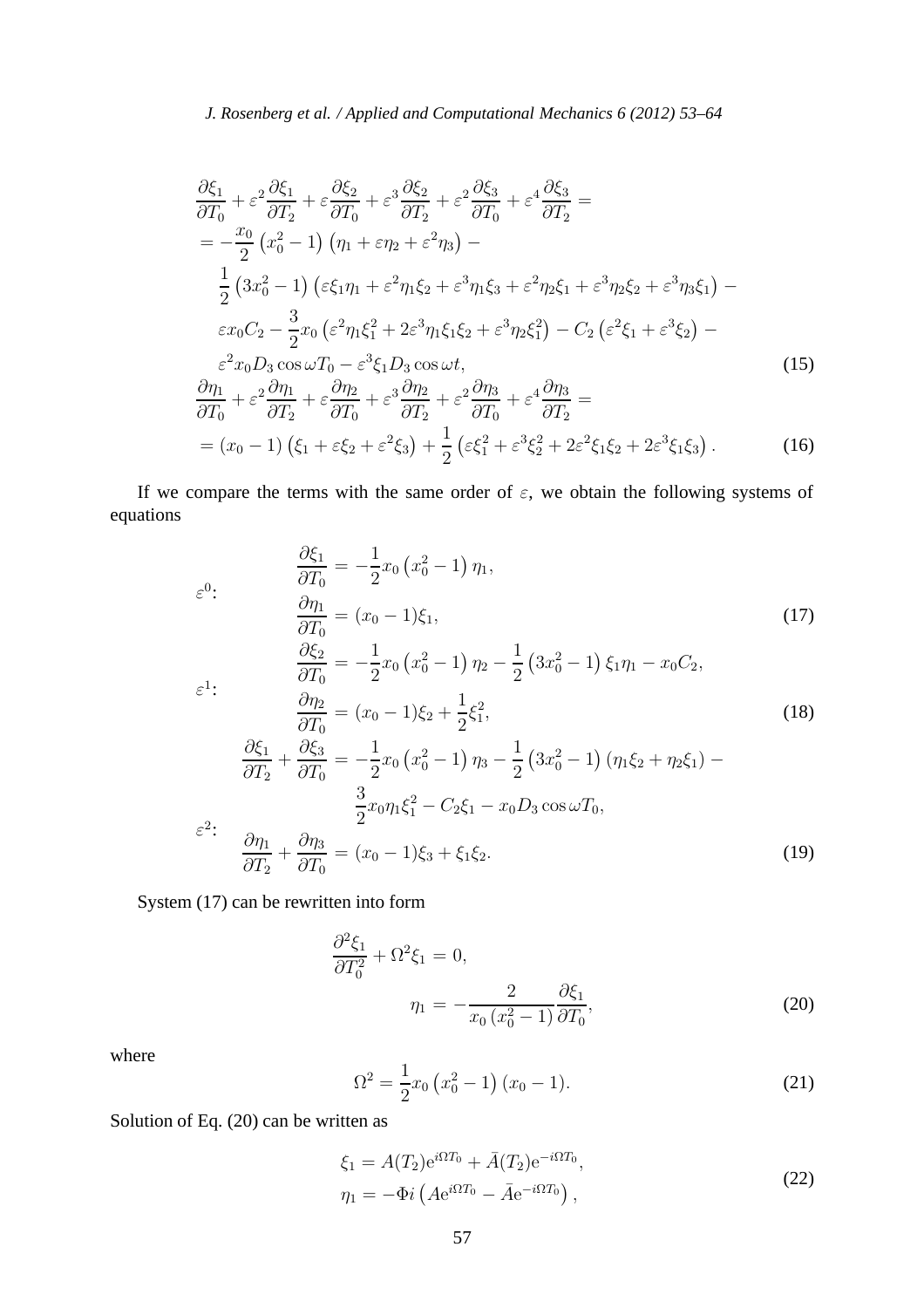*J. Rosenberg et al. / Applied and Computational Mechanics 6 (2012) 53–64*

where

$$
\Phi = \frac{2\Omega}{x_0 (x_0^2 - 1)}.
$$
\n(23)

Now we transform the system (18) into the form

$$
\frac{\partial^2 \xi_2}{\partial T_0^2} + \Omega^2 \xi_2 = -\frac{1}{4} x_0 \left( x_0^2 - 1 \right) \xi_1^2 - \frac{1}{2} \left( 3x_0^2 - 1 \right) \frac{\partial \xi_1}{\partial T_0} \eta_1 - \frac{1}{2} \left( 3x_0^2 - 1 \right) \xi_1 \frac{\partial \eta_1}{\partial T_0},
$$
  

$$
\eta_2 = -\frac{2}{x_0 \left( x_0^2 - 1 \right)} \left[ \frac{\partial \xi_2}{\partial T_0} + \frac{1}{2} \left( 3x_0^2 - 1 \right) \xi_1 \eta_1 + x_0 C_2 \right].
$$
 (24)

After inserting from (22) we obtain the equation

$$
\frac{\partial^2 \xi_2}{\partial T_0^2} + \Omega^2 \xi_2 = -\frac{1}{2} x_0 \left( x_0^2 - 1 \right) A \bar{A} - Q \left[ A^2 e^{i 2\Omega T_0} + \bar{A}^2 e^{-i 2\Omega T_0} \right],\tag{25}
$$

where

$$
Q = \frac{1}{4}x_0\left(x_0^2 - 1\right) + \left(3x_0^2 - 1\right)\Phi\Omega\tag{26}
$$

is constant. Particular solution of this equation with the frequency equal to  $2\Omega$  is

$$
\xi_2 = -\frac{x_0}{x_0 - 1} A \bar{A} + \frac{Q}{3\Omega^2} \left( A^2 e^{i2\Omega T_0} + \bar{A}^2 e^{-i2\Omega T_0} \right),
$$
  
\n
$$
\eta_2 = -\frac{2}{x_0 \left( x_0^2 - 1 \right)} \left[ i \frac{2 Q}{3 \Omega} \left( A^2 e^{i2\Omega T_0} - \bar{A}^2 e^{-i2\Omega T_0} \right) - i \frac{1}{2} \left( 3x_0^2 - 1 \right) \Phi \left( A^2 e^{i2\Omega T_0} - \bar{A}^2 e^{-i2\Omega T_0} \right) + x_0 C_2 \right].
$$
\n(27)

The last step is to transform the system of first order ODEs (19) into the second order ODE

$$
\frac{\partial^2 \xi_3}{\partial T_0^2} + \Omega^2 \xi_3 = -\frac{1}{2} x_0 \left( x_0^2 - 1 \right) \xi_1 \xi_2 + \frac{1}{2} x_0 \left( x_0^2 - 1 \right) \frac{\partial \eta_1}{\partial T_2} - \frac{\partial}{\partial T_0} \left( \frac{\partial \xi_1}{\partial T_2} \right) -
$$

$$
\frac{1}{2} \left( 3x_0^2 - 1 \right) \left( \frac{\partial \eta_1}{\partial T_0} \xi_2 + \eta_1 \frac{\partial \xi_2}{\partial T_0} + \frac{\partial \eta_2}{\partial T_0} \xi_1 + \eta_2 \frac{\partial \xi_1}{\partial T_0} \right) -
$$

$$
\frac{3}{2} x_0 \frac{\partial \eta_1}{\partial T_0} \xi_1^2 - 3x_0 \eta_1 \xi_1 \frac{\partial \xi_1}{\partial T_0} - C_2 \frac{\partial \xi_1}{\partial T_0} - x_0 D_3 \frac{\mathrm{d}}{\mathrm{d} T_0} (\cos \omega T_0). \tag{28}
$$

Now we put the previous solutions into this equation. The result is

$$
\frac{\partial^2 \xi_3}{\partial T_0^2} + \Omega^2 \xi_3 = -\frac{1}{2} x_0 \left( x_0^2 - 1 \right) \left( A e^{i \Omega T_0} + \bar{A} e^{-i \Omega T_0} \right) \cdot \n\left[ -\frac{x_0}{x_0 - 1} A \bar{A} + \frac{Q}{3\Omega^2} (A^2 e^{i 2\Omega T_0} + \bar{A}^2 e^{-i 2\Omega T_0}) \right] - \n\frac{1}{2} x_0 \left( x_0^2 - 1 \right) \Phi i \left( A' e^{i \Omega T_0} - \bar{A}' e^{-i \Omega T_0} \right) - i \Omega \left( A' e^{i \Omega T_0} - \bar{A}' e^{-i \Omega T_0} \right) - \n\frac{1}{2} \left( 3x_0^2 - 1 \right) \left\{ \Phi \left( A e^{i \Omega T_0} - \bar{A} e^{-i \Omega T_0} \right) \left[ -\frac{x_0}{x_0 - 1} A \bar{A} + \frac{Q}{3\Omega^2} \left( A^2 e^{i 2\Omega T_0} + \bar{A}^2 e^{-i 2\Omega T_0} \right) \right] + \n\frac{1}{2} \left( 3x_0^2 - 1 \right) \left\{ \Phi \left( A e^{i \Omega T_0} - \bar{A} e^{-i \Omega T_0} \right) \frac{2Q}{3\Omega} \left( A^2 e^{i 2\Omega T_0} - \bar{A}^2 e^{-i 2\Omega T_0} \right) + \dots N S T \dots - \right\} - \n\frac{1}{x_0 (x_0^2 - 1)} (N S T + x_0 C_2) i \Omega \left( A e^{i \Omega T_0} - \bar{A} e^{-i \Omega T_0} \right) \right\} - N S T \dots - i C_2 \Omega \left( A e^{i \Omega T_0} - \bar{A} e^{-i \Omega T_0} \right) - x_0 D_3 \frac{d}{d T_0} (\cos \omega T_0), \tag{29}
$$

where NST means "non-secular terms" and  $A'$  designates derivative of  $A$  according to  $T_2$ .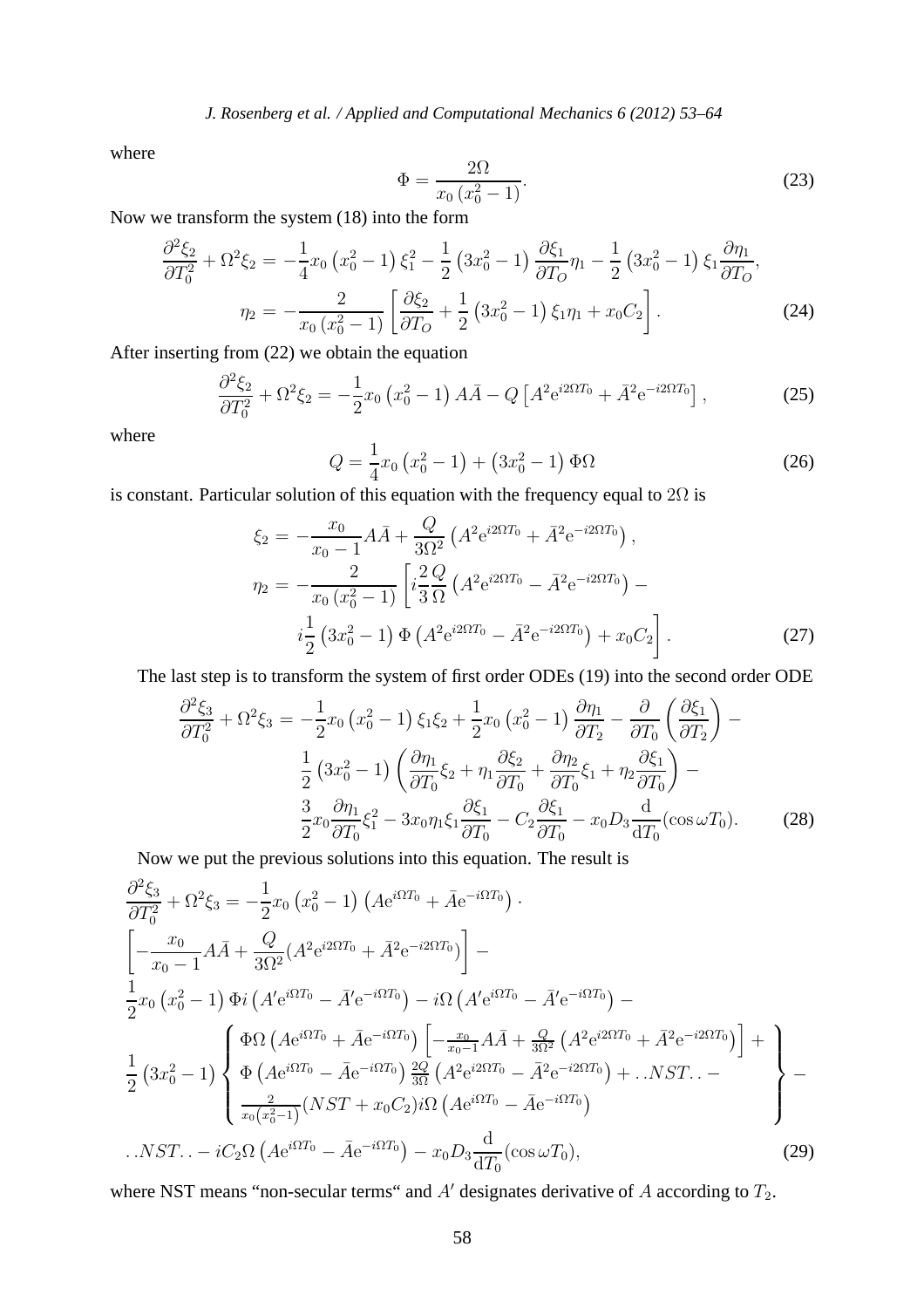Further, we will distinguish two cases:

- 1. Autonomous case  $-D_3 = 0$ ,
- 2. Non-autonomous case corresponding to soft resonant stimulation  $D_3 \neq 0$ ;  $\omega = \Omega + \varepsilon^2 \nu_2.$
- 4.1. Autonomous case  $-D_3 = 0$

The conditions for secular terms (periodical with the frequency  $\Omega$  and therefore leading to the resonance) from (29) is

$$
e^{i\Omega T_0}: \begin{bmatrix} \frac{1}{2} \frac{x_0^2 (x_0^2 - 1)}{x_0 - 1} A^2 \bar{A} - \frac{1}{2} x_0 (x_0^2 - 1) \Phi i A' - \\ i\Omega A' + \frac{1}{2} (3x_0^2 - 1) \frac{x_0}{x_0 - 1} \Phi \Omega A^2 \bar{A} + \\ \frac{3x_0^2 - 1}{(x_0^2 - 1)} \Omega i C_2 A - iC_2 A \Omega \end{bmatrix} = 0, \qquad (30)
$$

$$
e^{-i\Omega T_0}: \begin{bmatrix} \frac{1}{2} \frac{x_0^2 (x_0^2 - 1)}{x_0 - 1} \bar{A}^2 A + \frac{1}{2} x_0 (x_0^2 - 1) \Phi i \bar{A}' + \\ i\Omega \bar{A}' + \frac{1}{2} (3x_0^2 - 1) \frac{x_0}{x_0 - 1} \Phi \Omega \bar{A}^2 A - \\ \frac{3x_0^2 - 1}{(x_0^2 - 1)} \Omega i C_2 \bar{A} - iC_2 \bar{A} \Omega \end{bmatrix} = 0. \qquad (31)
$$

It can be shown easily that both conditions are identical and in the next we will work with the first one. This condition can be simplified into the form

$$
\alpha A^2 \bar{A} - A' \beta i - A \gamma i = 0,\tag{32}
$$

where

$$
\alpha = \frac{x_0}{2} \left( 4x_0^2 + x_0 - 1 \right), \qquad \beta = 2\Omega, \qquad \gamma = -C_2 \Omega \frac{2x_0^2}{x_0^2 - 1}, \tag{33}
$$

where  $\alpha$ ,  $\beta$  and  $\gamma$  are constants. Now we insert

$$
A = ae^{i\phi}, \qquad \bar{A} = ae^{-i\phi} \tag{34}
$$

and comparing the real and imaginary parts after reducing the equation by  $e^{-i\phi}$  and  $e^{i\phi}$  (they have unit absolute value) we obtain the following equations

Re: 
$$
\phi'\beta + \alpha a^2 = 0 \Rightarrow \phi' = -\frac{\alpha}{\beta}a^2
$$
,  
Im:  $a'\beta + \gamma a = 0 \Rightarrow a' = -\frac{\gamma}{\beta}a$ . (35)

Solution for a is

$$
a = \text{const.} \,\mathrm{e}^{-\frac{\gamma}{\beta}T_2}.\tag{36}
$$

Only for  $\gamma = 0 \Rightarrow C_2 = 0$  it exists  $a = \text{const.}$  corresponding to the periodical motion. For  $C_2 \neq 0$  depending on its sign we can observe either convergence or divergence of the solution. This result fully corresponds with previous analysis [5] for  $C = 0$  where the Hopf's degenerated bifurcation exists. On Figs. 3, 4 and 5 the results of the numerical experiments are shown. The limit cycle for  $C = 0$  is presented on Fig. 3 and the convergence to the point with the coordinate  $x_0 = 1 + \Theta$  for  $C < 0$  and divergence from this point and convergence to the point with the coordinate  $x_0 = 1 + \Theta$  for  $C > 0$  on Figs. 4 and 5.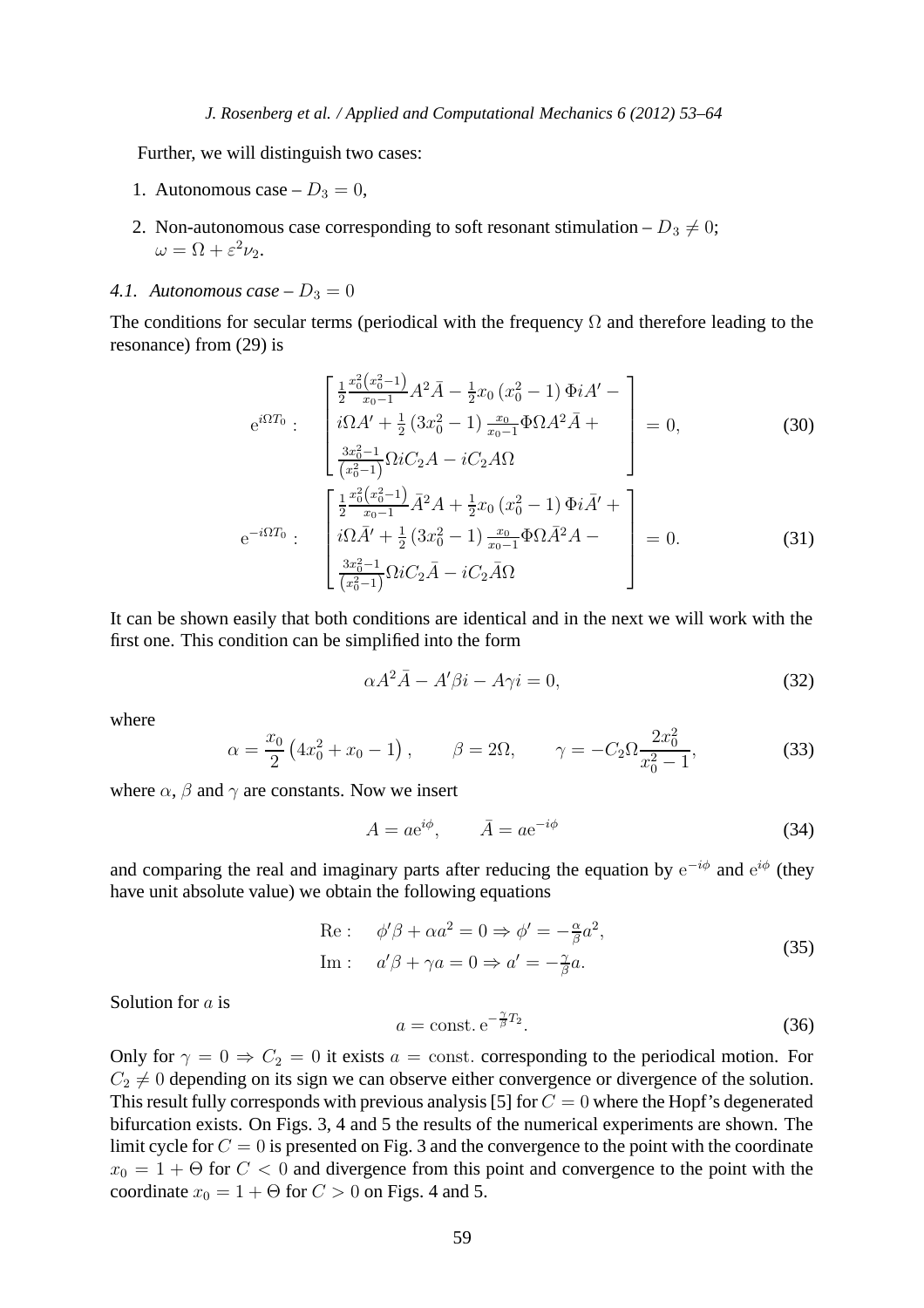



Fig. 3. Phase portrait for  $r = 0.02$ ,  $x_0 = 1 + \Theta$ ,  $y_0 = 0.0177$ ,  $C = 0$ ,  $D = 0$ 



Fig. 4. Phase portrait for  $r = 0.02$ ,  $x_0 = 1 + \Theta$ ,  $y_0 = 0.0177$ ,  $C = -0.006$ ,  $D = 0$ 



Fig. 5. Phase portrait for  $r = 0.02$ ,  $x_0 = 1 + \Theta$ ,  $y_0 = 0.0177$ ,  $C = 0.006$ ,  $D = 0$ 

*4.2. Non-autonomous case – soft resonant stimulation –*  $D_3 \neq 0$ *;*  $\omega = \Omega + \varepsilon^2 \nu_2$ Here, after setting we obtain

 $\omega T_0 = \Omega T_0 + \varepsilon^2 \nu_2 T_0 = \Omega T_0 + \nu_2 T_2.$  (37)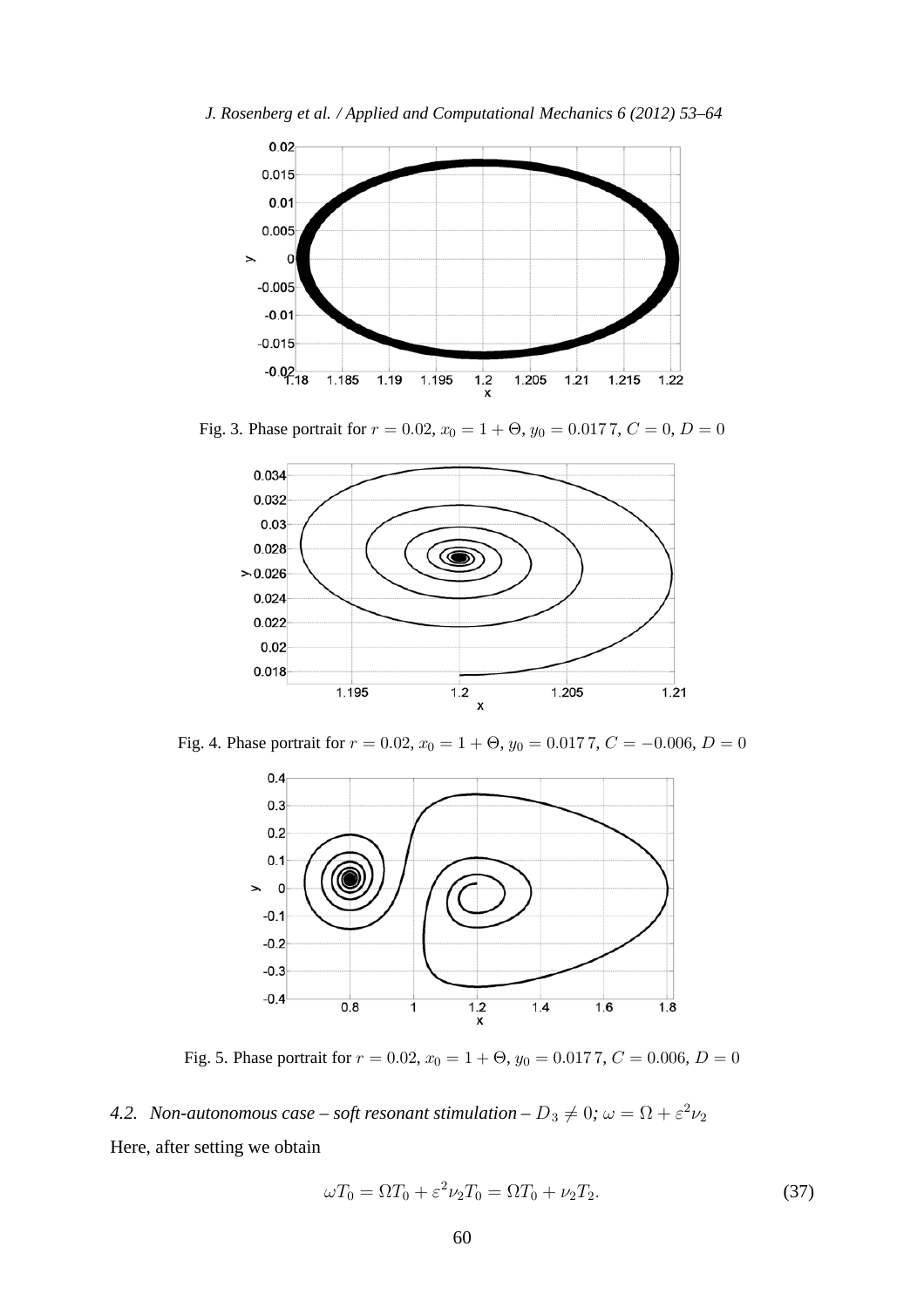In this case the Eq. (29) will have the form

$$
\frac{\partial^2 \xi_3}{\partial T_0^2} + \Omega^2 \xi_3 = -\frac{1}{2} x_0 \left( x_0^2 - 1 \right) .
$$
\n
$$
\left( A e^{i\Omega T_0} + \bar{A} e^{-i\Omega T_0} \right) \left[ -\frac{x_0}{x_0 - 1} A \bar{A} + \frac{Q}{3\Omega^2} \left( A^2 e^{i2\Omega T_0} + \bar{A}^2 e^{-i2\Omega T_0} \right) \right] -
$$
\n
$$
\frac{1}{2} x_0 \left( x_0^2 - 1 \right) \Phi i \left( A' e^{i\Omega T_0} - \bar{A}' e^{-i\Omega T_0} \right) - i\Omega \left( A' e^{i\Omega T_0} - \bar{A}' e^{-i\Omega T_0} \right) -
$$
\n
$$
\frac{1}{2} \left( 3x_0^2 - 1 \right) \left\{ \Phi \left( A e^{i\Omega T_0} - \bar{A} e^{-i\Omega T_0} \right) \left[ -\frac{x_0}{x_{0-1}} A \bar{A} + \frac{Q}{3\Omega^2} \left( A^2 e^{i2\Omega T_0} + \bar{A}^2 e^{-i2\Omega T_0} \right) \right] +
$$
\n
$$
\frac{1}{2} \left( 3x_0^2 - 1 \right) \left\{ \Phi \left( A e^{i\Omega T_0} - \bar{A} e^{-i\Omega T_0} \right) \frac{2Q}{3\Omega} \left( A^2 e^{i2\Omega T_0} - \bar{A}^2 e^{-i2\Omega T_0} \right) + \dots NST \dots - \right\} -
$$
\n
$$
\frac{2}{x_0 \left( x_0^2 - 1 \right)} \left( NST + x_0 C_2 \right) i\Omega \left( A e^{i\Omega T_0} - \bar{A} e^{-i\Omega T_0} \right)
$$
\n
$$
\dots NST \dots - iC_2 \Omega \left( A e^{i\Omega T_0} - \bar{A} e^{-i\Omega T_0} \right) - \frac{1}{2} x_0 D_3 \Omega i \left( e^{i\Omega T_0 + \nu_2 T_2} \right) - e^{-i\Omega T_0 + \nu_2 T_2} \right). \tag{38}
$$

The condition for the secular terms (30) will have the form

$$
e^{i\Omega T_0}: \begin{bmatrix} \frac{1}{2} \frac{x_0^2 (x_0^2 - 1)}{x_0 - 1} A^2 \bar{A} - \frac{1}{2} x_0 (x_0^2 - 1) \Phi i A' - \\ i\Omega A' + \frac{1}{2} (3x_0^2 - 1) \frac{x_0}{x_0 - 1} \Phi \Omega A^2 \bar{A} + \\ \frac{3x_0^2 - 1}{(x_0^2 - 1)} \Omega i C_2 A - iC_2 A \Omega - \frac{1}{2} i x_0 D_3 \Omega e^{i\nu_2 T_2} \end{bmatrix} = 0 \tag{39}
$$

and further

$$
\alpha A^2 \overline{A} - A' \beta i - A \gamma i - i \delta e^{i\nu_2 T_2} = 0,\tag{40}
$$

where

$$
\delta = \frac{1}{2}x_0 D_3 \Omega. \tag{41}
$$

After inserting from (34) to (40) we obtain

Re: 
$$
a\phi'\beta + \alpha a^3 + \delta \sin(\nu_2 T_2 - \phi) = 0
$$
,  
Im:  $a'\beta + \gamma a + \delta \cos(\nu_2 T_2 - \phi) = 0$ . (42)

To obtain the autonomous system we provide the substitution

$$
\nu_2 T_2 - \phi = \psi(T_2). \tag{43}
$$

And then

$$
\psi' = \nu_2 + \frac{\alpha}{\beta} a^2 + \frac{\delta}{a\beta} \sin \psi,
$$
  
\n
$$
a' = -\frac{\gamma}{\beta} a - \frac{\delta}{\beta} \cos \psi.
$$
\n(44)

Let the stationary solution of this dynamical system be  $\tilde{a}$ ,  $\tilde{\psi}$ . If we eliminate  $\tilde{\psi}$  from the corresponding equations, we obtain the following frequency response equation

$$
\tilde{a}^2 \left[ \left( \beta \nu_2 + \alpha \tilde{a}^2 \right)^2 + \gamma^2 \right] = \delta^2. \tag{45}
$$

Equations in variations of (44) are

$$
\eta_a' = -\frac{\gamma}{\beta} \eta_a - \tilde{a} \left( \nu_2 + \frac{\alpha}{\beta} \tilde{a}^2 \right) \eta_\psi,
$$
  

$$
\eta_\psi' = \left[ 2 \frac{\alpha}{\beta} \tilde{a} + \frac{1}{\tilde{a}} \left( \nu_2 + \frac{\alpha}{\beta} \tilde{a}^2 \right) \right] \eta_a - \frac{\gamma}{\beta} \eta_\psi.
$$
(46)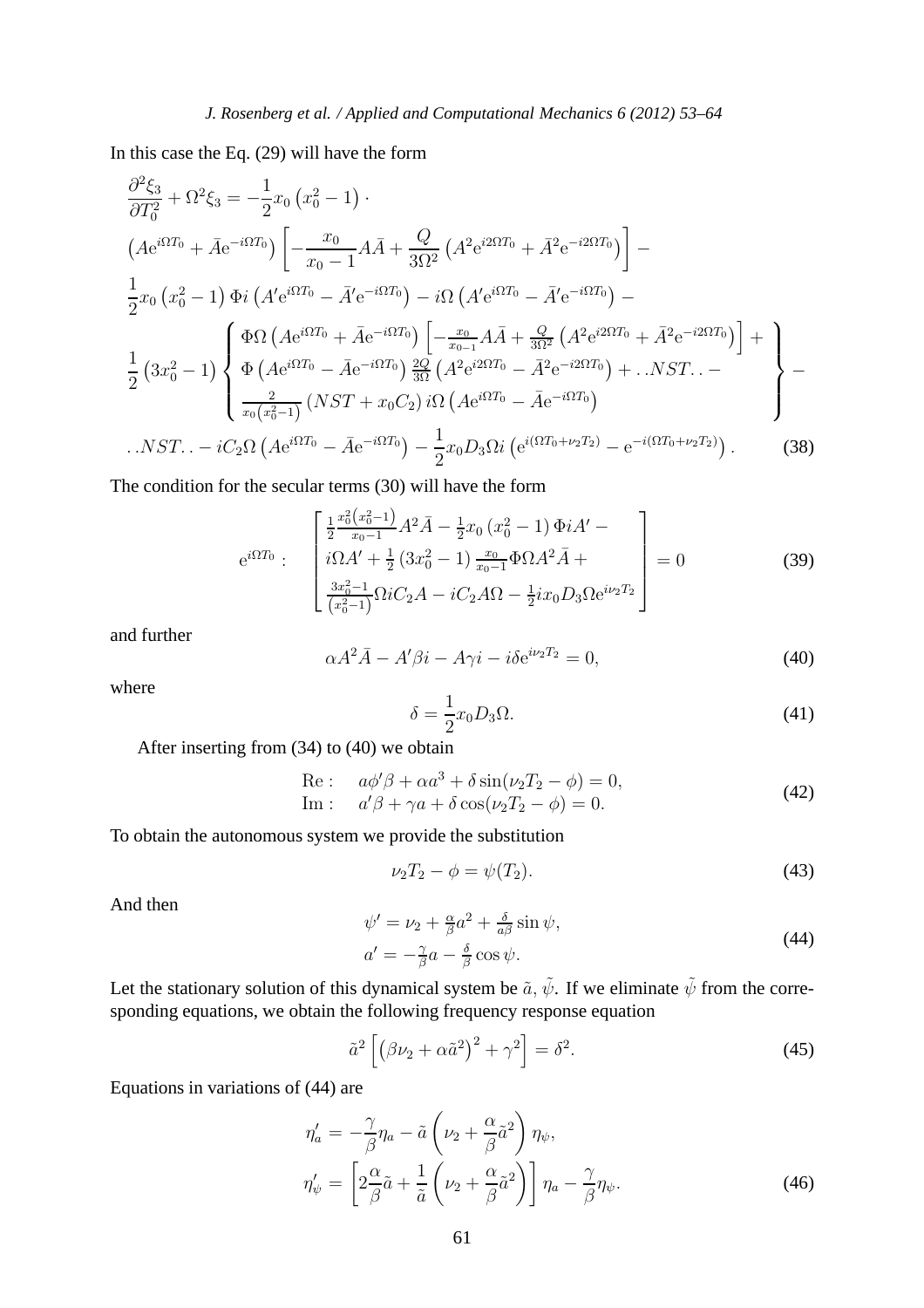The eigenvalues are

$$
\lambda_{1,2} = -\frac{\gamma}{\beta} \pm \sqrt{\left(\frac{\gamma}{\beta}\right)^2 - \left(\nu_2 + \frac{\alpha}{\beta}\tilde{a}^2\right)\left(\nu_2 + 3\frac{\alpha}{\beta}\tilde{a}^2\right)}.
$$
 (47)

For the stability reason it is necessary that the square root is either zero or pure imaginary one

$$
-\left(\nu_2 + \frac{\alpha}{\beta}\tilde{a}^2\right)\left(\nu_2 + 3\frac{\alpha}{\beta}\tilde{a}^2\right) \le 0.
$$
\n(48)

If this condition is fulfilled, the system is asymptotically stable for  $\frac{-\gamma}{\beta} < 0$ . Putting from (33) into this condition, we obtain the form

$$
\frac{1}{2}C_2 \frac{x_0^2}{x_0^2 - 1} < 0. \tag{49}
$$

For  $x_0 = 1 + \Theta$ , the system is stable if  $C_2 < 0$  and for  $x_0 = 1 - \Theta$  it is stable if  $C_2 > 0$ . The first approximation of the solution is

$$
x = x_0 + \varepsilon 2\tilde{a} \cos \Omega t,
$$
  
\n
$$
y = \varepsilon \frac{4\Omega}{x_0 (x_0^2 - 1)} \tilde{a} \sin \Omega t.
$$
 (50)

The further approximations contain the multiple of  $\Omega$  and the frequency of stimulation  $\omega$ .

Again, now we will show some numerical examples. On Figs. 6 and 7, there is shown the solution of (46) together with the area of instability according (49) for different values of D.



Fig. 6. Amplitude vs. frequency for  $r = 0.02$ ,  $x_0 = 1 + \Theta$ ,  $y_0 = 0.0177$ ,  $C = -0.004$ ,  $D = 0.00006$ 

In Fig. 8, the solution of the original dynamical system for the corresponding data is stated. The correspondence for chosen small values of  $C$  and  $D$  is very good. The cause is the approximation (13).

Poincare mappings on Figs. 9 and 11 correspond to the quasi-periodical motion with two frequencies  $\Omega$  and  $\omega = \Omega + \varepsilon^2 \nu_2$ . These frequencies would occur in the second and further approximations that have not been solved in this contribution.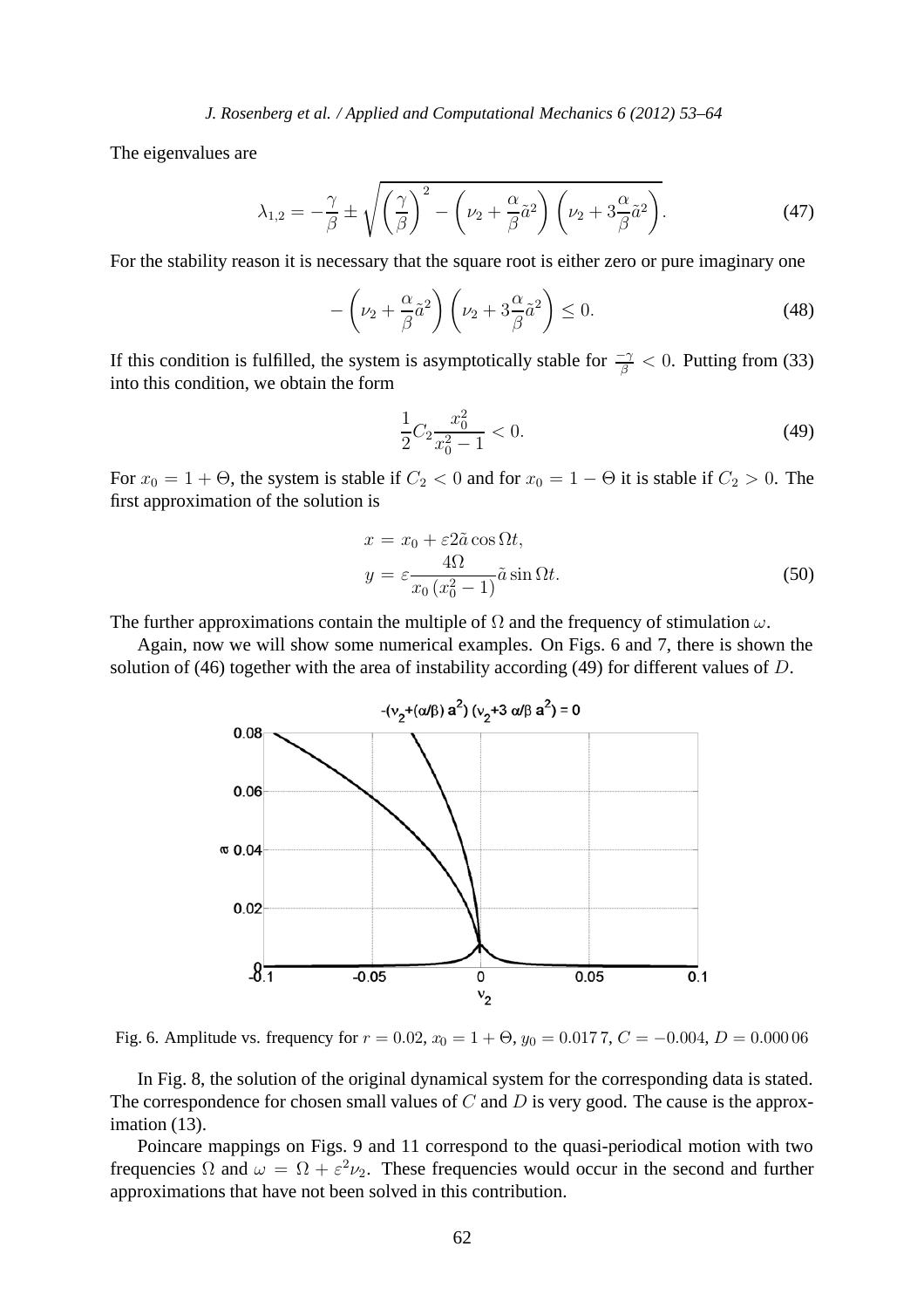*J. Rosenberg et al. / Applied and Computational Mechanics 6 (2012) 53–64*



Fig. 7. Area of instability for  $r = 0.02$ ,  $x_0 = 1 + \Theta$ ,  $y_0 = 0.0177$ ,  $C = -0.004$ ,  $D = 0.0006$ 



Fig. 8. Amplitude vs. frequency for  $r = 0.02$ ,  $x_0 = 1 + \Theta$ ,  $y_0 = 0.0177$ ,  $C = -0.004$ ,  $D = 0.00006$ 



Fig. 9. Phase portrait and Poincare mapping with the period  $T = \frac{2\pi}{\Omega}$  for  $r = 0.02$ ,  $x_0 = 1 + \Theta$ ,  $y_0 = 0.0177$ ,  $C = -0.004$ ,  $D = 0.00006$ ,  $\nu_2 = -0.05$ 

#### **5. Conclusion**

The paper shows the possibility of MSM usage for the analysis of non-autonomous dynamical system. This system is transformed into the autonomous one and the basic dynamical properties are examined using the common method. From given examples, it is obvious that the crucial point is the choice of the approximation (13) which influences the range where the approximated